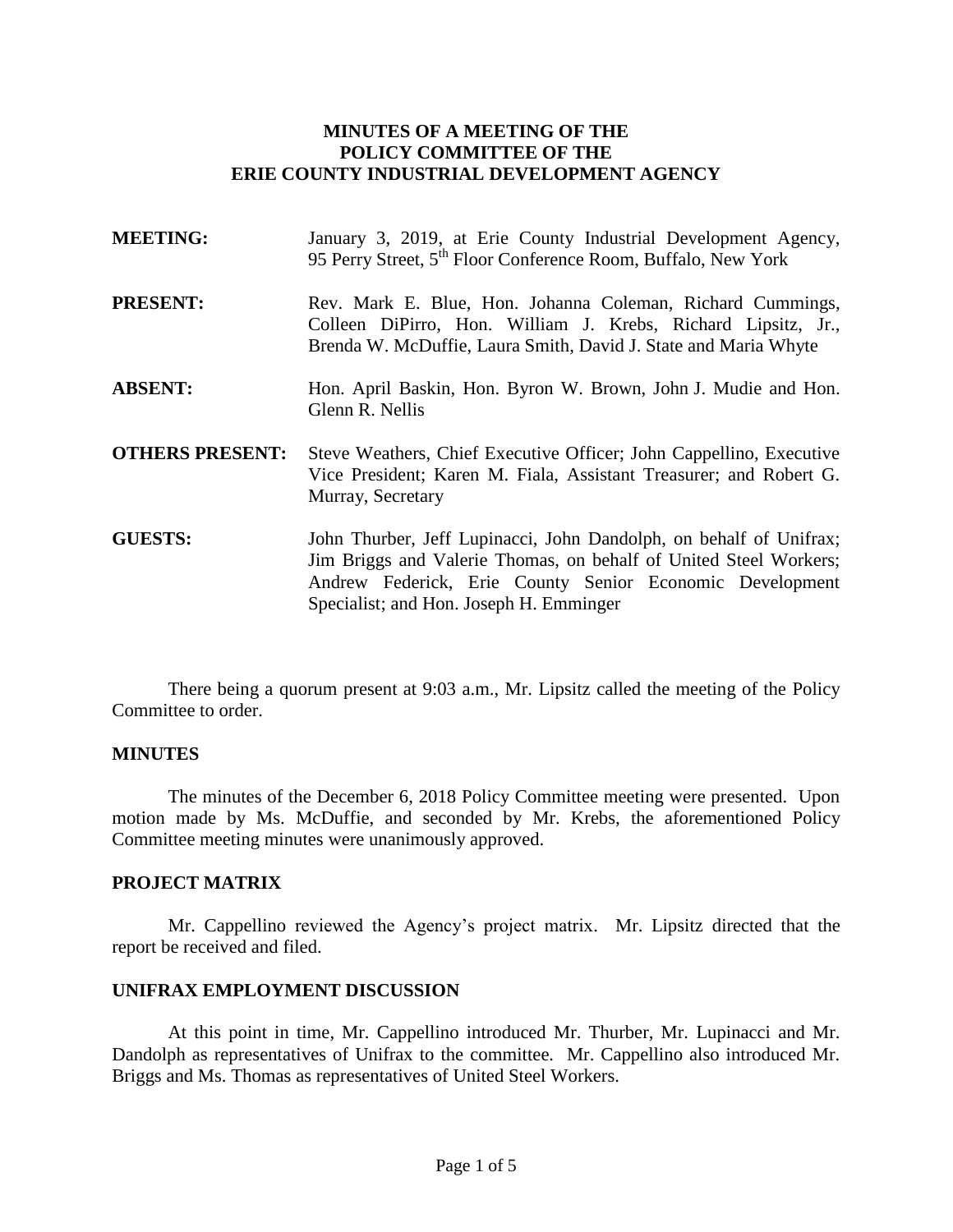Mr. Cappellino provided an overview of the Unifrax Firetower project and related material terms and conditions required to be met and obtained by Unifrax as a condition of receipt of financial assistance. Mr. Cappellino noted that the Agency approved an approximately \$33,000,000 project for a new Unifrax facility located at 360 Firetower Drive in the Town of Tonawanda in 2014. In exchange for sales tax benefits and a real property tax abatement, Unifrax was required to retain 268 employees and create an additional 21 positions by June 2018. Accordingly, Unifrax was required to have 289 employees as of June 30, 2018.

On September 30, 2018, Unifrax provided certification that it was compliant with all job creation requirements and reported 323 employees. However, on October 12, 2018, Unifrax, subsequent to informing the Agency with respect to its September 30, 2018 employment numbers, informed the Agency of a pending permanent layoff of approximately 45 employees. Unifrax is now reporting a total of 257 employees at the Firetower location, which is 32 employees short of its employment requirement of 289 employees. Mr. Cappellino noted that the Agency, in September 2018, approved a two-tiered retention goal of 90% or 95% (depending on the number of employees a company has), however, the policy specifically does not apply to permanently laid off employees.

Mr. Cappellino noted that Unifrax has two other locations in Erie County, at 95 Pirson Parkway and 600 Riverwalk Parkway, both in the Town of Tonawanda. Mr. Cappellino noted the Agency does have a continuing incentive on the Pirson Parkway facility. Mr. Cappellino noted that both facilities have employment which is not part of the numbers for the Firetower complex as just described, and specifically noted as of October 2018, there are 27 FTE employee positions at the Pirson Parkway facility and 117 FTE employees at the 600 Riverwalk Parkway facility. Mr. Cappellino then reviewed the two options for recapture of real property tax abatement benefits as previously discussed with the Policy Committee as follows:

Option 1 would effectively suspend Unifrax's PILOT benefit until it meets it employment requirements and as such, Unifrax would pay full taxes until it obtained its goal of 289 employees.

Under Option 2, the Agency would increase Unifrax's PILOT payment amount that it must pay based on the percentage that Unifrax is out of compliance with its employment commitment. Because Unifrax has an 11% shortfall in overall employment requirements, under Option 2, the Agency would require Unifrax to pay an additional 11% above its 2019 PILOT payment amount for county, town and school taxes.

Mr. Cappellino also noted that these two options were discussed at the last meeting of the Policy Committee and the matter was tabled for additional discussion at today's meeting whereat representatives of Unifrax, who are here today, were requested to be present.

Mr. Lupinacci provided members with an update of Unifrax business operations and noted that global demand for products produced at the Firetower location have changed, affecting the production line at Firetower, but at the same time, noted that other product line demands is growing. Mr. Lupinacci noted that half of what is produced by Unifrax is exported out of New York State and also commented that the company considers all of its New York State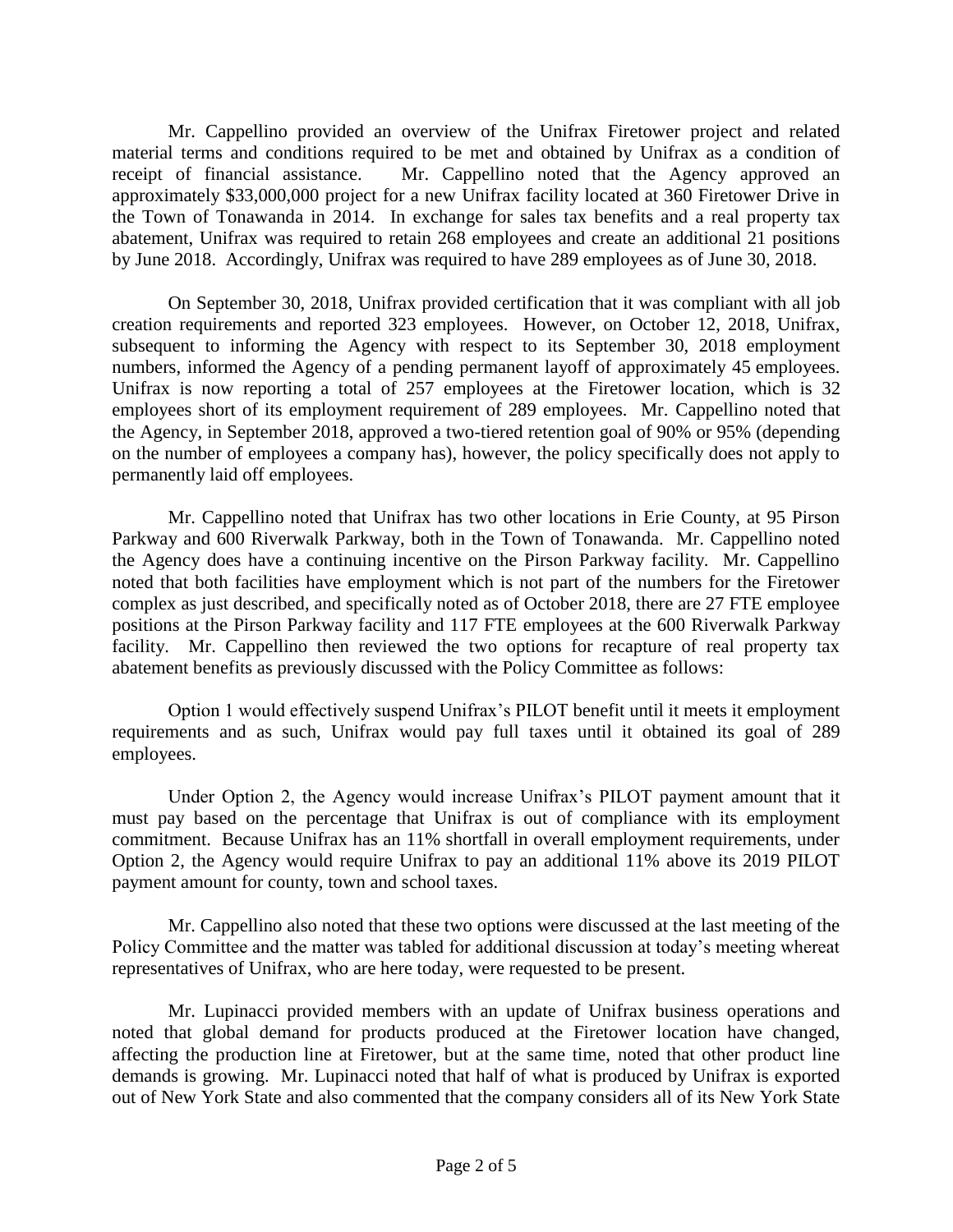locations to be a single production system, instead of separate projects, and as such, by the end of 2019, Unifrax expects that its total employment will rebound statewide to the original number.

Mr. Briggs then spoke on behalf of United Steel Workers, noting that the union membership numbers have grown at Unifrax facilities and also urged Agency Policy Committee members to consider implementing the lowest possible recapture provisions in the best interests of Unifrax and the community.

Mr. Lipsitz then summarized the employment shortfall and recapture situations, commenting that the company is in breach of its job commitment obligation and confirming that two recapture options have been proposed and presented for discussion today.

Ms. Whyte stated her disapproval of Option 1 because the Agency has a past practice of not terminating 100% of financial assistance at the first instance of a material term violation and stated her preference for Option 2 because it acknowledges the company's job commitment but also recognizes the Agency's commitment to the company's growth as exhibited in the past and as is anticipated in 2019 and going forward.

Ms. Smith reiterated her concerns that she raised at last month's Policy Committee meeting noting that although these are permanent layoffs, the company did state that in 2019 it anticipated a significant amount of new hiring to allow the company to create new jobs and meet its job commitment. Ms. Smith asked if committee members would consider implementing a watch period to allow for a wait-and-see approach in recognition of the company's system-wide production activities similar to the FedEx solution implemented in the past. In this manner, we would allow time for the company to come back into compliance.

Ms. McDuffie expressed her support for looking at all of Unifrax's operations as a single system but noted that the Federal Express project did not involve a permanent layoff. Ms. McDuffie queried if laid off workers would be rehired. Mr. Lupinacci stated that laid off employees have a two year call back preference for re-hiring.

Ms. McDuffie stated she is not in favor of Option 1 and prefers Option 2.

Mr. Blue expressed support for allowing the company some amount of time to create the new jobs and rehire laid off employees.

Mr. State queried the company about how realistic their new hiring outlook and timeframe is. Mr. Dandolph responded that Unifrax has fully committed to making new investments in 2019 thus allowing the new hires to be made.

Mr. Krebs then asked for confirmation as to weather a third option was on the table to allow a watch period or some time to see if Unifrax is able to restore its job numbers.

Mr. Emminger then expressed support for Option 3 and noted that Unifrax has had a very good corporate presence in Erie County for decades but also stated that Unifrax should be accountable for job commitment requirements and the watch period would allow time for Unifrax to establish new hires and if not met, there should be consequences.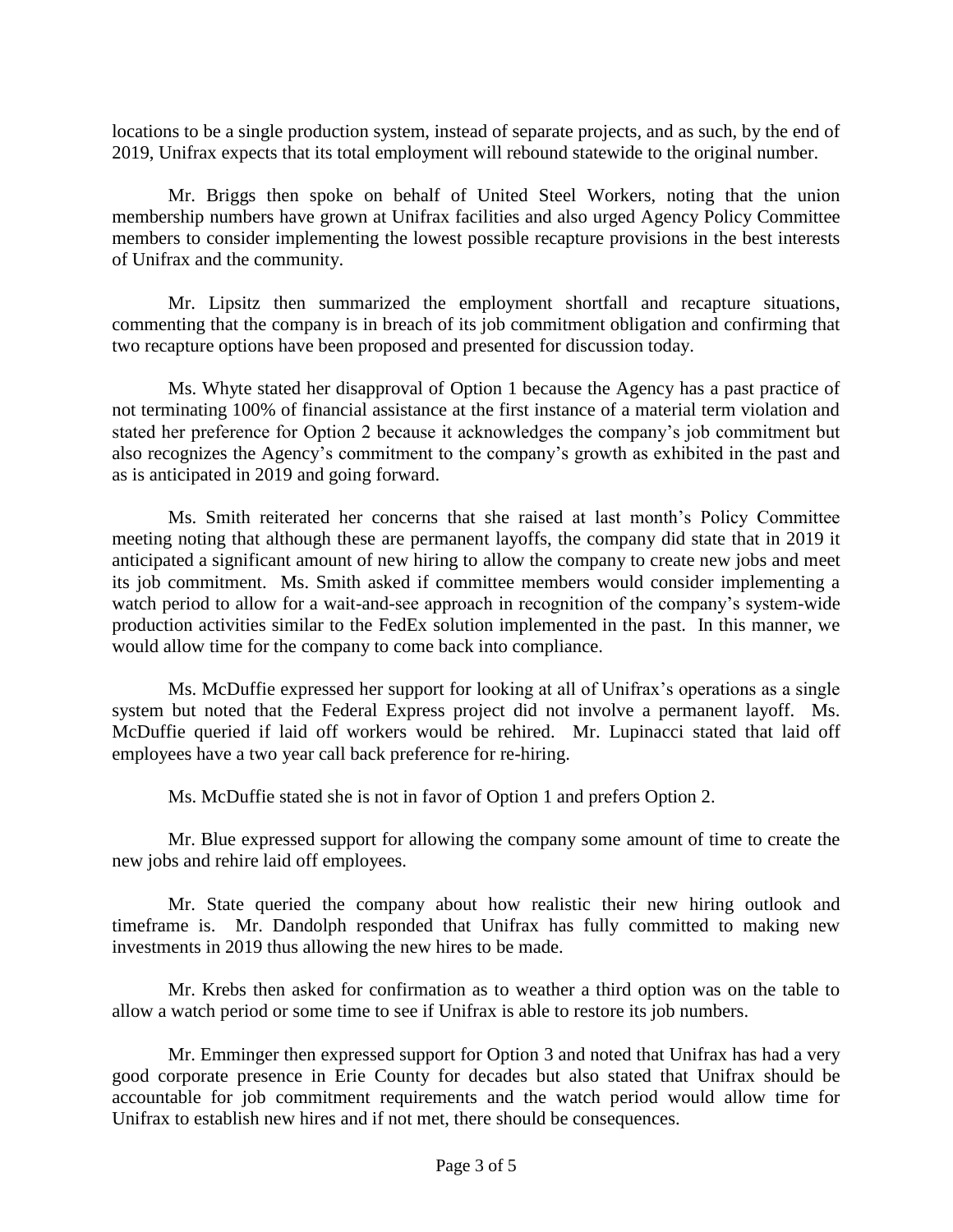Ms. Whyte asked for clarity on the FedEx resolution and whether all locations of FedEx were considered. Mr. Cappellino noted that FedEx had two facilities and had proposed only adding jobs at one facility, however, due to the physical layout of the facility, it was unable to fit all new hires into the initially proposed facility and as such, the Agency resolved to allow jobs at the second facility to be considered to allow the company to meet its job commitment goals.

Ms. McDuffie then asked if the company would be interested in having Pirson employment numbers applied to potential recapture scenarios. Mr. Cappellino commented that the Pirson project already has recapture material terms in place and commented on the difficulties in including and monitoring employee numbers at multiple locations.

Mr. Dandolph noted that products are first machined at the Pirson Parkway facility, then finished at the Firetower facility such that product lines and facilities are mutually dependent upon each other.

Ms. McDuffie asked for clarity as to whether laid off employees have hiring preferences. Mr. Cappellino noted that the new jobs proposed to be created will be at the Pirson Parkway facility and laid off Firetower employees may not have job preferences at the Pirson Parkway facility. Mr. Briggs confirmed that the Pirson Parkway facility is a non-union facility and stated that displaced Firetower employees should be given preference at the Pirson facility. Mr. Lupinacci concluded by stating displaced Firetower employees only have hiring preferences for new jobs at the Firetower facility.

Mr. Lipsitz stated that the proposed solution does not need to be this complicated and emphasized his support for Option 2 as a mild rebuke for failure by the company to meet its job commitments but also stated his belief that Option 2 was not too disruptive in total dollar amount.

Ms. Smith asked if the Committee would consider implementing Option 2 but with a watch period.

Ms. Whyte stated that if the layoffs were anything other than permanent layoffs, that she would be willing to accept Ms. Smith's proposal.

Mr. Weathers cautioned that the Policy Committee should consider that a solution proposed for Unifrax today will most likely need to be replicated to avoid being accused of being arbitrary and capricious in the future should a different approach be taken.

Mr. Krebs expressed his support for Option 2.

Ms. McDuffie expressed her preference for Option 2 because the employment shortfall involves the permanent layoff of employees. Ms. McDuffie then moved to support Option 2.

Ms. Whyte seconded the motion to approve of Option 2.